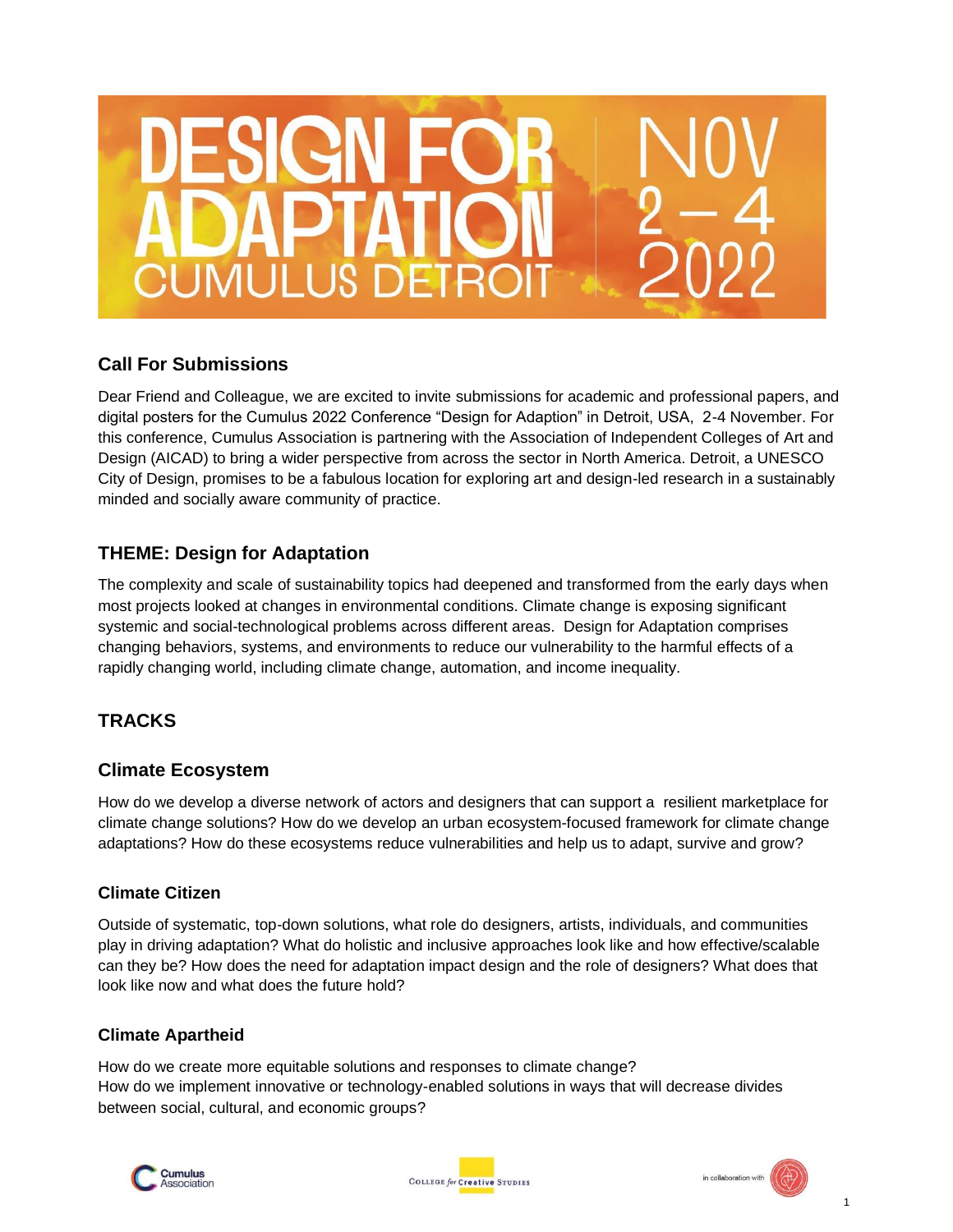We welcome submissions from individuals and groups in academia, industry, and the public sector with a range of art and design-led approaches, methods, visions, ideas, theories, and experiments that draw on adaptation to reduce vulnerabilities and foster resilience for any community, big or small.

Types of submissions:

- Academic papers, with a focus on research: theory, methodology, and findings, describing contributions to new knowledge.
- Professional papers that follow industry research methodology, with a focus on practical application.
- Digital posters, with a focus on the visualization of research problems from either an academic or a professional perspective.

# **Key dates**

Launch of the Call for paper: February 7, 2022 Abstract submission deadline: March 14, 2022 Paper submission deadline: May 23, 2022 Poster Abstract submission deadline: April 25, 2022 Poster submission deadline: June 6, 2022 Camera-ready paper deadline: July 8, 2022 Formatted poster deadline: July 8, 2022

# **INSTRUCTIONS FOR AUTHORS**

The language of the conference is English, and all submissions must be in English. All submissions will undergo double-blind peer review by an international team of peer reviewers. All accepted abstracts will be published in the Cumulus Detroit 2022 Conference program.

# **Requirements for accepted contributions and categories**

- Academic papers: 4000 5000 words (references excluded)
- Professional and industry papers: 1500-3000 words
- Digital Poster: 16:9 horizontal aspect ratio. The most straightforward method for creating a Video Poster is using either Keynote or Powerpoint. When using Keynote or Powerpoint, you can export your solution as a Quicktime (see below)

All papers and posters will be submitted via the conference management system.

The authors' names and host institutions will not be visible to reviewers. Any information relating to authors' names and host institutions in the text must be redacted. Images of human faces and any other clues to personal and institutional identity should be pixelated at the review stage, whether or not permission has been granted by the subject to use them.

COPYRIGHT: By submitting full papers and digital posters for publication in the conference proceedings, authors are allowing for the publication of their work and assigning copyright of the submitted papers to the conference host. Authors' traditional rights will not be infringed upon by assigning copyright in this manner, as authors retain the right to re-use the content of the papers.



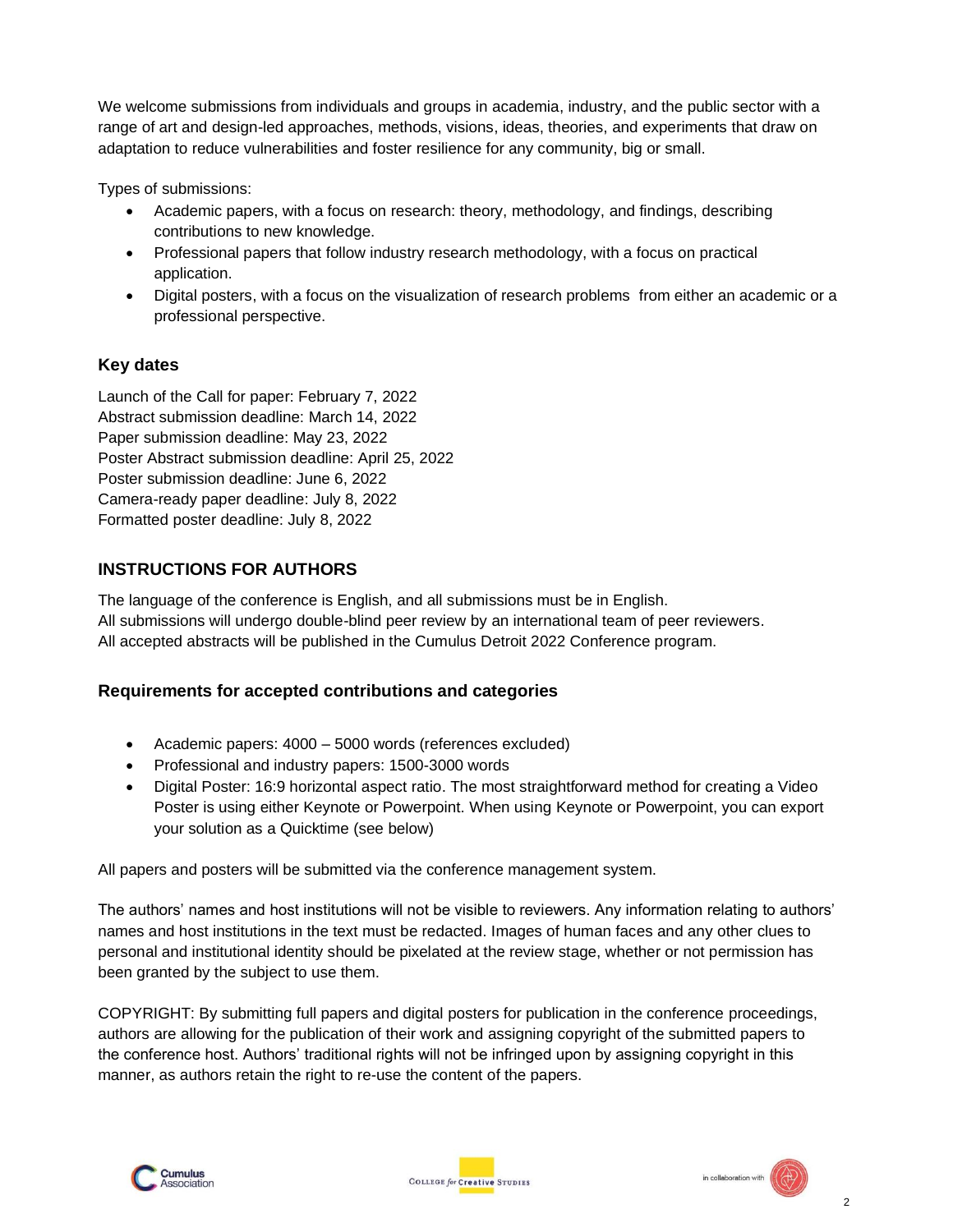## **PAPERS**

Academic papers and industry/professional papers will use a two-stage submission process of abstract, followed by a full paper.

## **Stage 1: Abstract Submission,** March 14, 2022

Initial submissions must be anonymous and must not contain the name(s) of the author(s) or any reference to their affiliation. Authors should submit an abstract of 300-500 words with up to five images, no later than [insert date]. (Authors may submit multiple abstracts, if for different projects.) Documents that do not comply with this rule will be excluded from the evaluation process.

Abstracts will be reviewed on the basis of:

- Alignment and fit to conference themes
- Originality and rigor
- Clarity and communication

#### **References:**

The reference list will not be part of the word count. References should be included in Normal style according to **APA** guidelines (www.apastyle.org), e.g.

Redström, J. (2017) *Making design theory*, Cambridge MA, USA: MIT Press.

#### **Keywords:**

End your abstract with a maximum of six keywords that succinctly indicate the paper's content. Selection At most, 100 abstracts will be accepted at stage 1 to go forward as paper submissions at stage 2.

#### **Stage 2: Full Paper submission,** May 23, 2022

After the notification of the abstract acceptance, full papers should be submitted according to a template, which will be provided to the Authors. At this stage, files should be submitted in PDF version and should be anonymous without containing the name(s) of the author(s) or any reference to their affiliation. Documents that do not comply with this rule will be excluded from the evaluation process.

Authors selected for stage 2 should submit papers as follows:

- Academic papers 4000-5000 words with up to five images
- Professional papers 1500-3000 words with up to three images

Papers will be reviewed on the basis of:

- Alignment and fit to conference themes
- Originality, significance, and coherence
- Rigor of method
- Clarity, tone, and communication



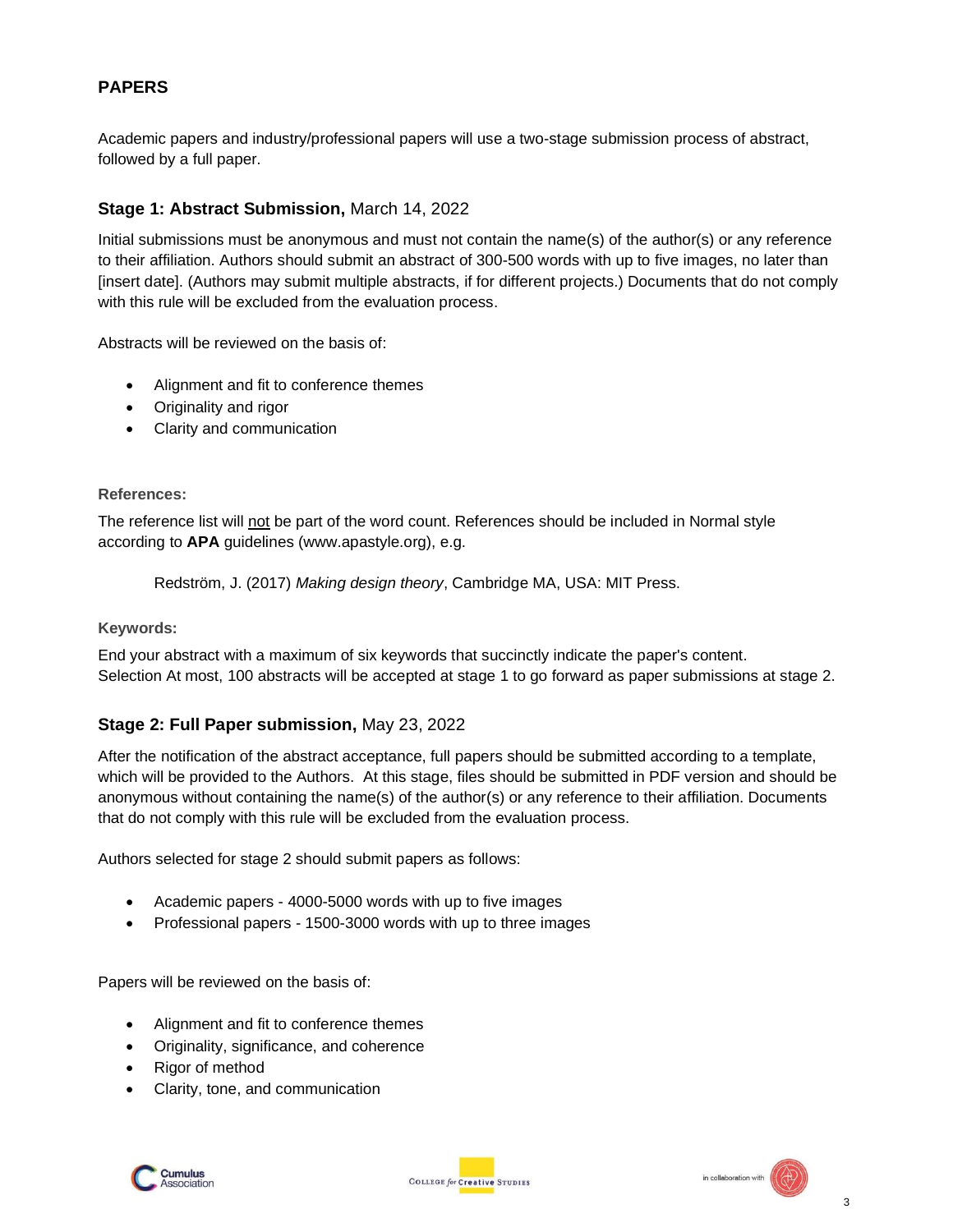The abstract and reference list are not included in the word count. The paper should be submitted in APA format.

#### **Camera-ready Papers** should be submitted no later than July 8, 2022.

After the notification of full paper acceptance, the final stage (camera-ready) of text, tables, and illustrations of a manuscript, including proper formatting should be submitted in both MSWord (.doc or .docx) and PDF format according to the conference template.

Please use a file name beginning with the principal author's last name, followed by the name of the track (Ex.: Smith\_ClimateEcosystem.doc).

At this stage the paper should include the name(s) and the affiliation of the author(s).

### **DIGITAL POSTERS**

Academic and industry/professional digital posters will use a two-stage submission process of abstract, followed by the digital video Posters.

#### **Stage 1: Digital Poster Abstract Submission**, April 25, 2022

Authors should submit an abstract of up to 300 words with five images indicating which one of the three conference tracks is the project's focus. (Authors may submit multiple abstracts for different projects.) The video poster's abstract may be chosen based on the significance of the problem or the originality of your approach. State the contribution and uniqueness of your work clearly and explicitly: What is the problem? How does your approach affect change? Why is it better than other approaches? Focus on the contribution of your work rather than the background, including just enough details to clarify how your work differs from others' research.

Reviewers will evaluate the video Poster Abstracts based on:

- Alignment and fit to conference themes and tracks
- Originality and rigor
- Clarity and communication

#### **References:**

The reference list will not be part of the word count. References should be included in Normal style according to **APA** guidelines (www.apastyle.org), e.g.

Redström, J. (2017) *Making design theory*, Cambridge MA, USA: MIT Press.

#### **Keywords:**

End your abstract with a maximum of six keywords that succinctly indicate the paper's content.

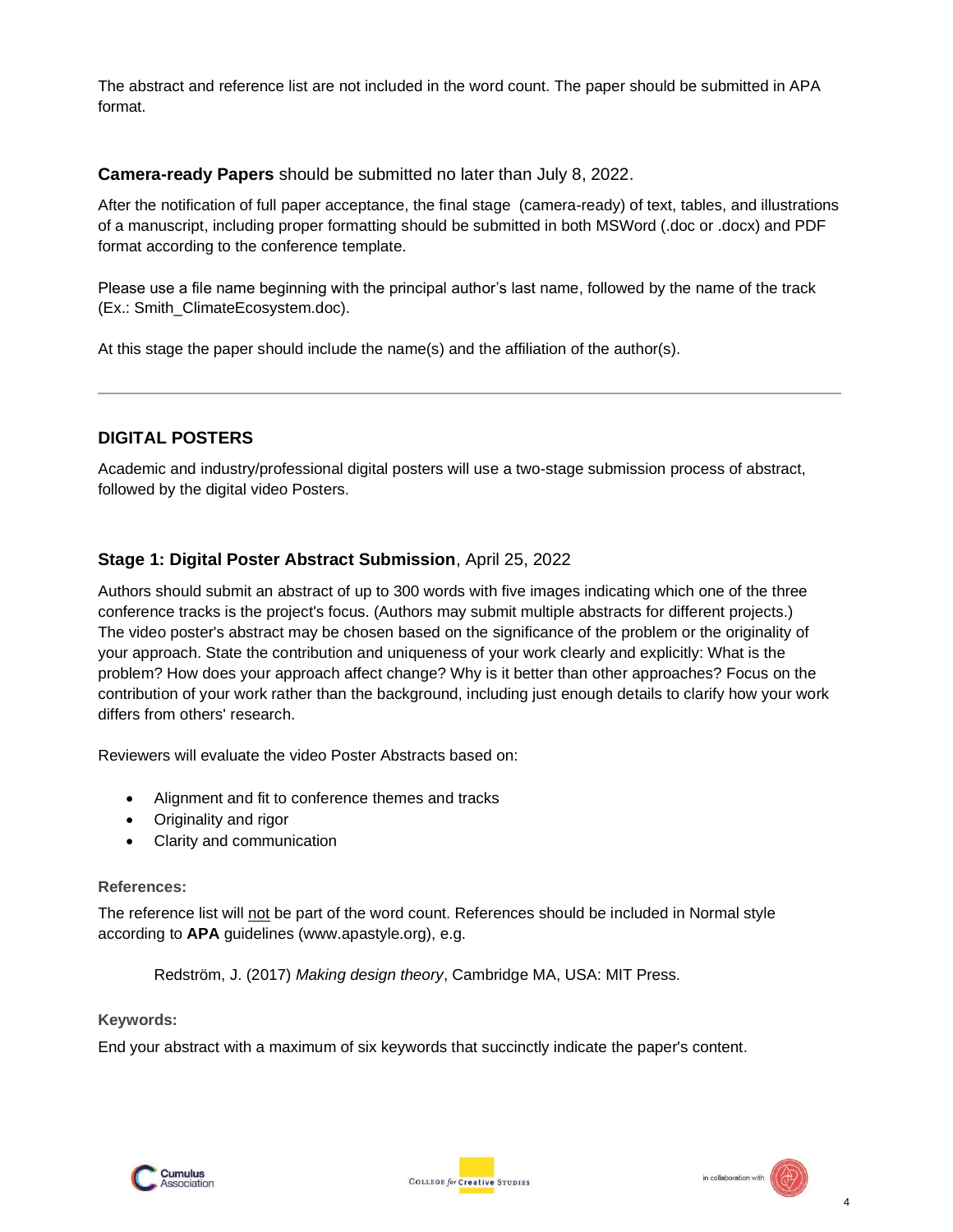# **Stage 2: Digital Video Posters submission**, June 6, 2022

Authors should submit the Video Posters document using a 16:9 horizontal aspect ratio [template will be provided]. The most straightforward method for creating a Video Poster is using either Keynote or PowerPoint. When using Keynote or PowerPoint, you can export your solution as a QuickTime.

The digital posters submitted for the conference [a template will be provided] must work without sound. You may include sound for versions posted on the conference website.

The conference website will host each accepted video poster allowing asynchronous and mobile viewing. Limit your presentation to two to three minutes of run time.

Posters will be reviewed on the basis of:

- visual quality,
- integration,
- information,
- interactions, and
- abstractions

#### **Video poster design guidelines**

The top area of your first frame is dedicated to the following information:

- title no longer than 100 characters including spaces;
- all authors' name, surname;
- corresponding author affiliation;
- corresponding author email;
- chosen track logo: please choose the template according to the track.

Following frames are dedicated to the contents:

abstract - research objectives - methodology and tools - research process - expected/obtained results

The poster contents can be presented as short texts, schematic representations, infographics, images, videos, motion graphics. Always concentrate on your Core Message. When planning your digital video, you should always keep in mind the question: What is the key message (or three key points) for my audience to take away? Use a master page and create guides to help with placement. Zone where you would like critical elements of your presentation such as headline, text, and images. Avoid having the viewer bounce around the screen to connect the story. Create a visual connection that moves the reader from left to right across the screen.

- Use the designated type family.
- Text type should be 30 pt. or larger.
- The bottom area of the first frame contains Conference partner logos, which should be left untouched.